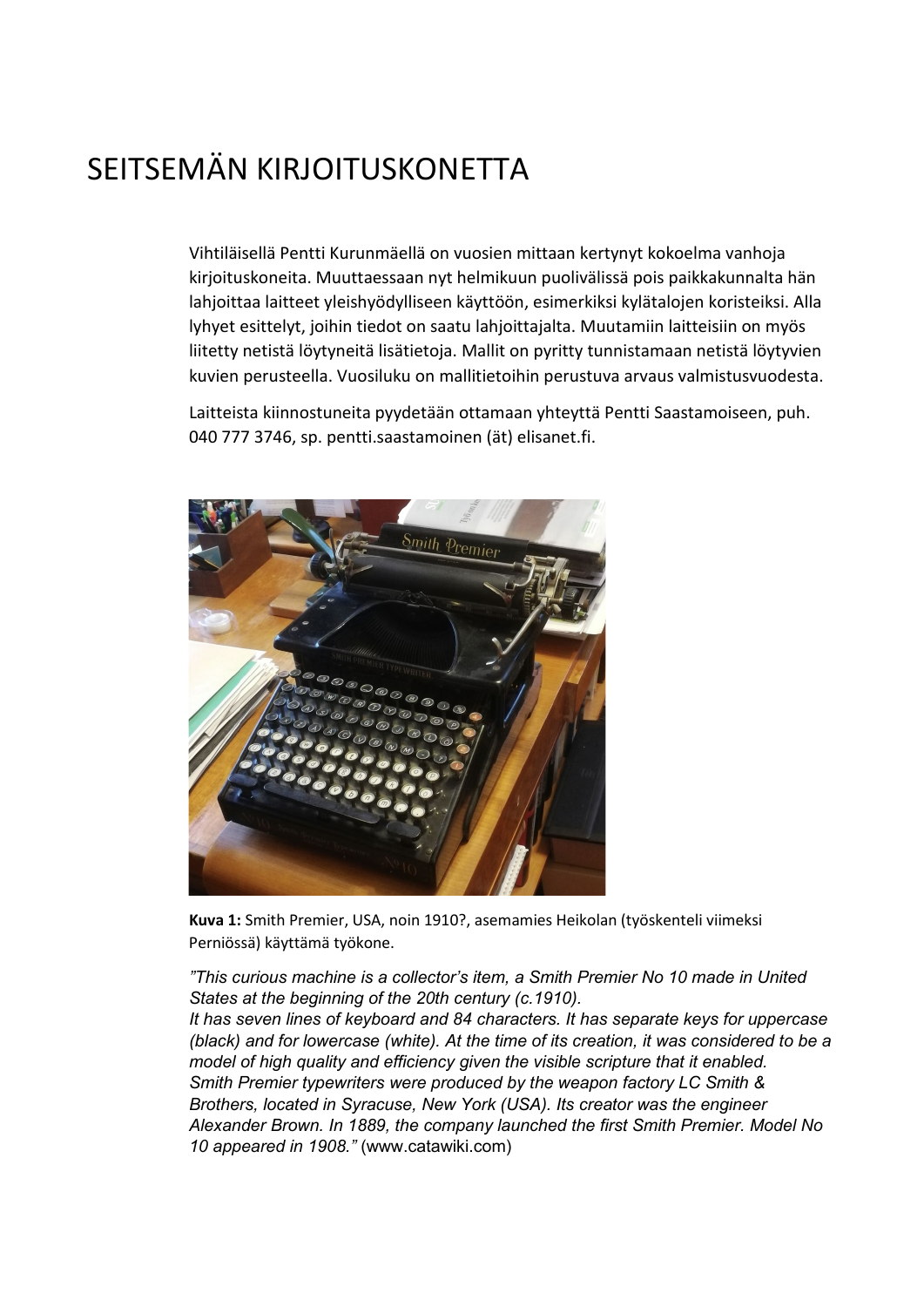

**Kuva 2:** Everest, Italia, 1940-1949?, PK ostanut joskus torilta.



**Kuva 3:** Adler, Saksa 1975?, sähkökone (ehkä toimivakin, kokeilematta), todennäköisesti käytetty jossakin vihtiläisessä yrityksessä.

*"Adler Fahrradwerke Heinrich Kleyer AG was founded in 1880 by Heinrich Kleyer (1853-1932). He was the son of a mechanic and attended Darmstadt Technical University. The company produced bicycles and during the next decade sold about 100 000 bicycles. In the next century the company expanded into cars (1901), motorcycles, airplane engines etc. The company acquired in 1896 the license of the*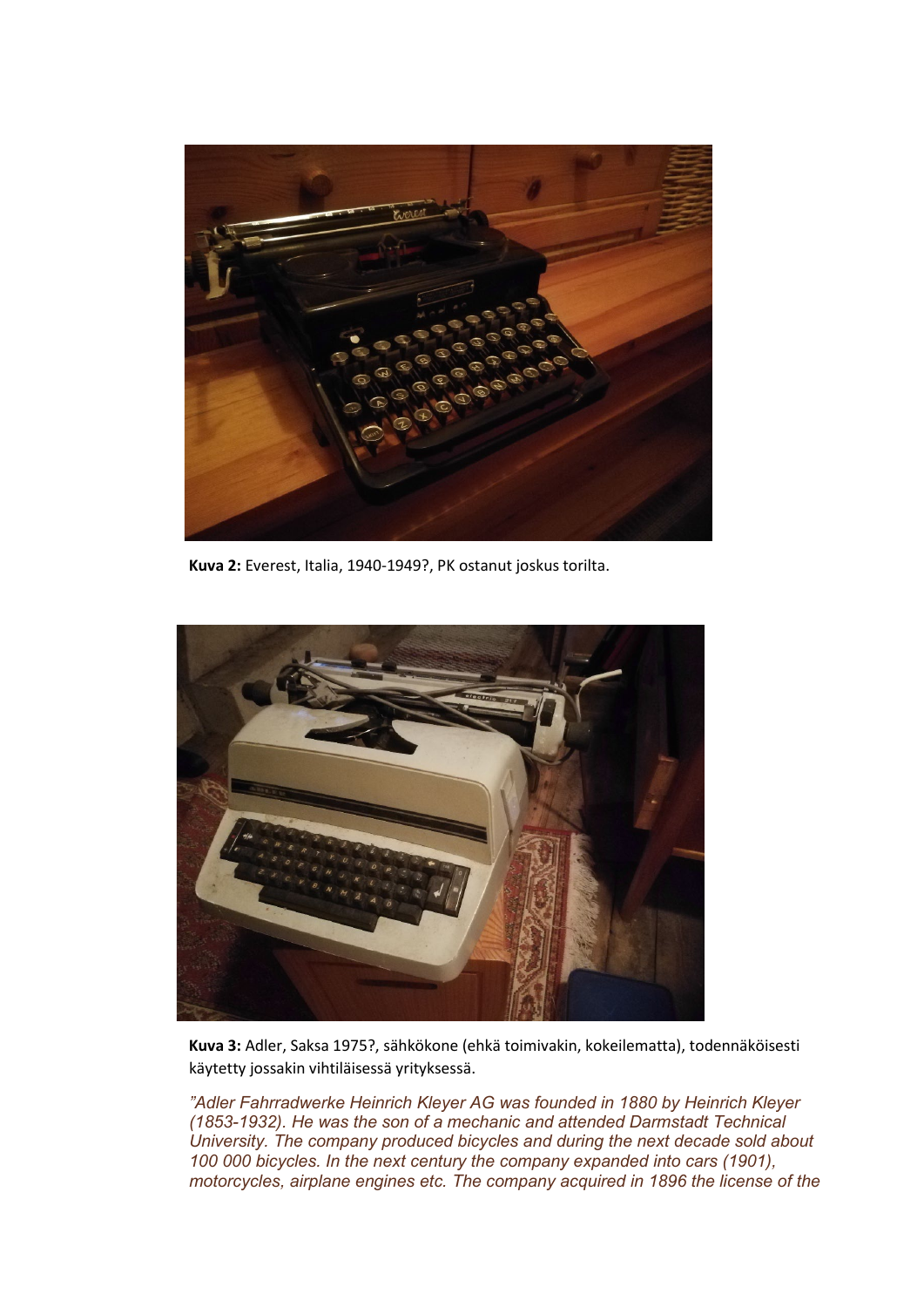*Canadian made "Empire" typewriter. Some 3000 typewriters were produced under the name "Deutsche Empire". In 1900 the improved typewriter "Adler Mod.7" was introduced. Adler became one of the most successful typewriters made in Europe. Orzel was a Polish family name and means eagle. Klein Adler was probably marketed in Poland as Orzel. Adler typewriters were produced until 1990 when Olivetti takes over the company."* (typewriter.slk.fi)



**Kuva 4:** Olympia, Saksa, SVUL:in entisen tiedotuspäällikön kone. PK pelastanut 70-luvun alussa romulavalta.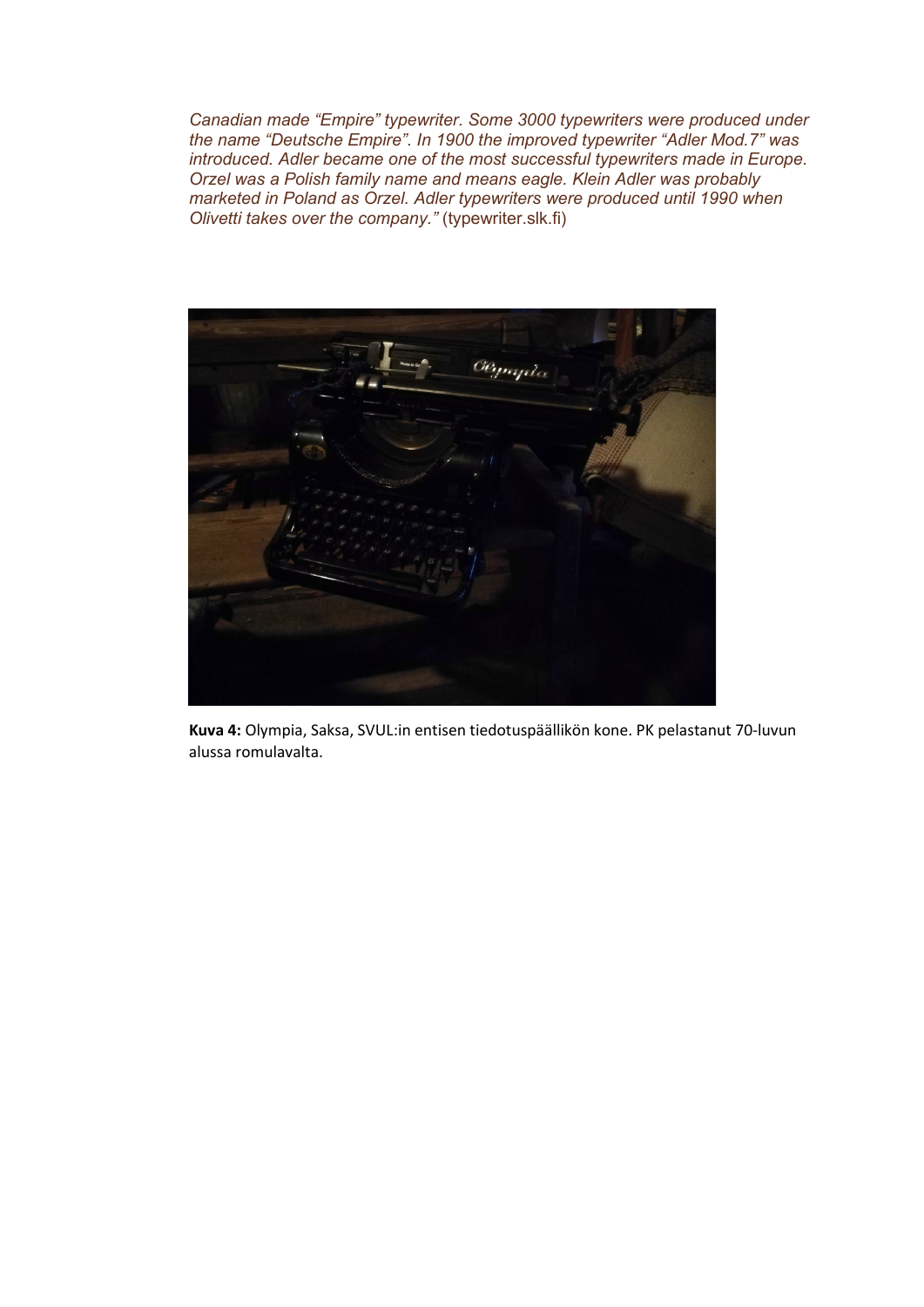

**Kuva 5:** Triumph, Saksa, ollut käytössä Sanomalehtien liitossa.



**Kuva 6:** Caroline 500.